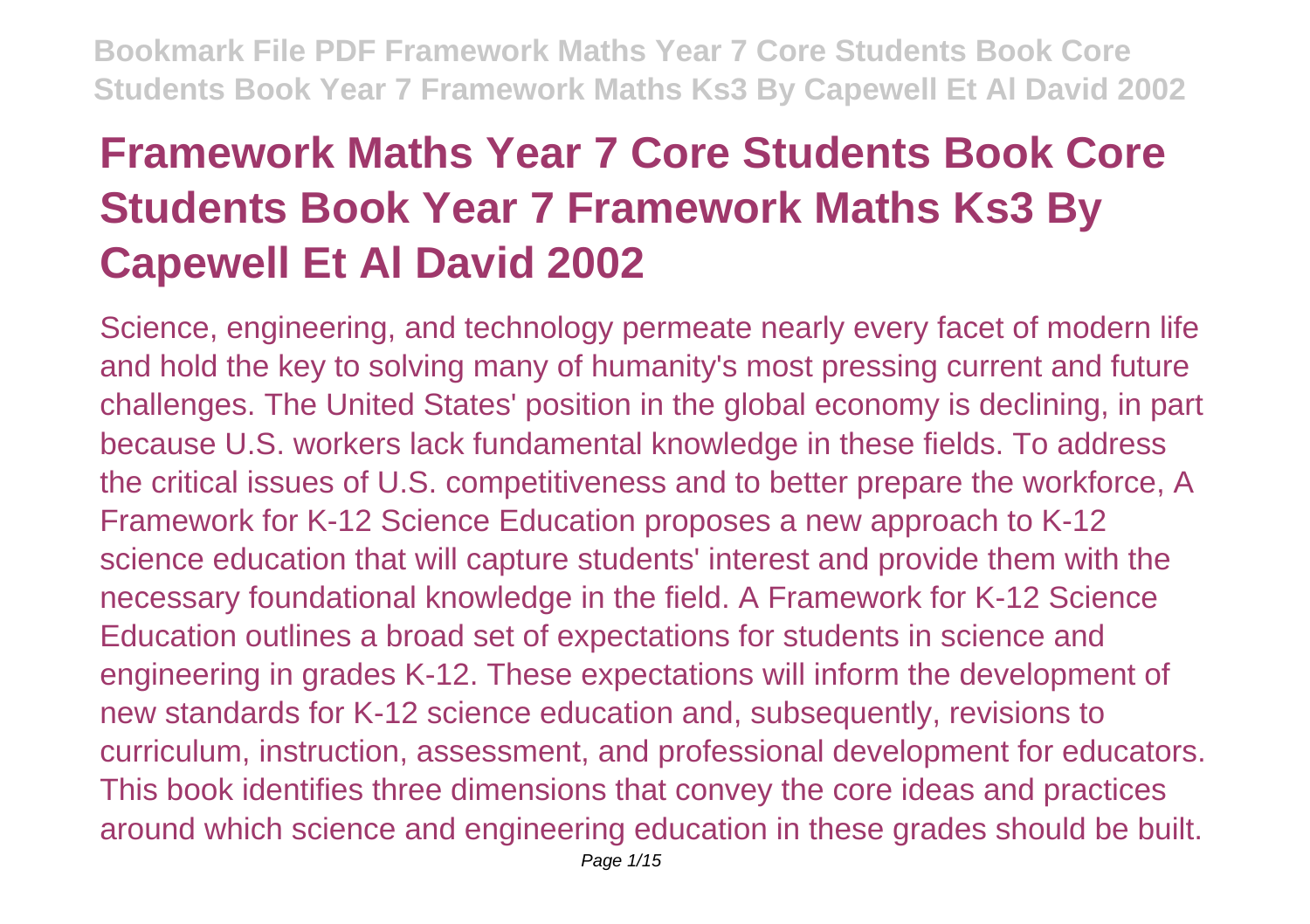These three dimensions are: crosscutting concepts that unify the study of science through their common application across science and engineering; scientific and engineering practices; and disciplinary core ideas in the physical sciences, life sciences, and earth and space sciences and for engineering, technology, and the applications of science. The overarching goal is for all high school graduates to have sufficient knowledge of science and engineering to engage in public discussions on science-related issues, be careful consumers of scientific and technical information, and enter the careers of their choice. A Framework for K-12 Science Education is the first step in a process that can inform state-level decisions and achieve a research-grounded basis for improving science instruction and learning across the country. The book will guide standards developers, teachers, curriculum designers, assessment developers, state and district science administrators, and educators who teach science in informal environments.

This one colour, disposable Workbook is aimed at middle ability pupils in Year 9 and provides an ideal homework book so that core pupil books don't need to be taken home. Ideal for use with New National Framework Mathematics or alongside any other course throughout the year.

'New Maths Frameworking' provides full support for the New Framework for Page 2/15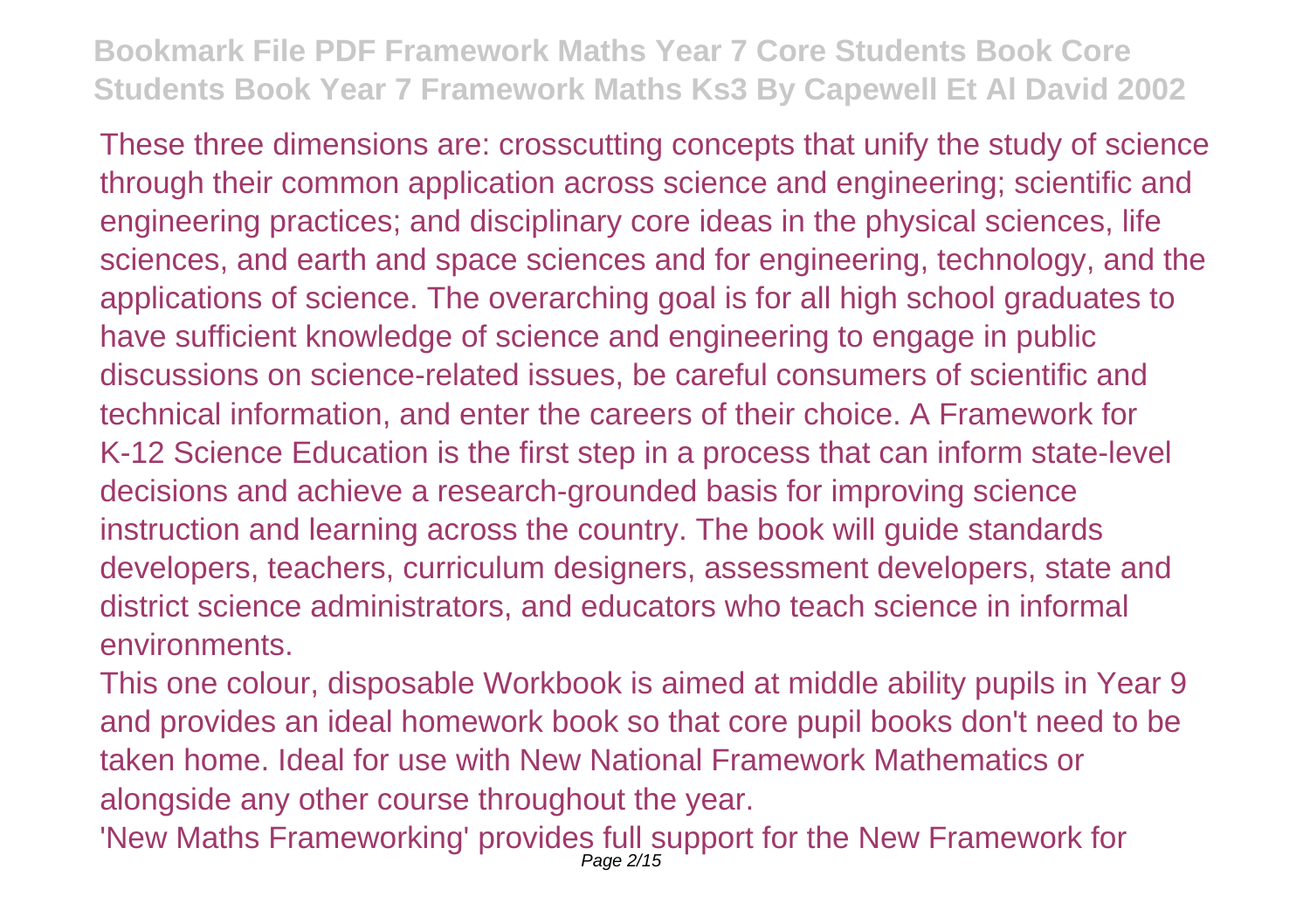Teaching Mathematics ensuring the right progression for all levels and complete success at Key Stage 3.

Covering the key principles and concepts in the teaching and learning of mathematics in primary schools, this text provides trainee and practising teachers with a quick and easy reference to what they need to know for their course, and in the classroom. The entries are arranged alphabetically, and each contains a brief definition, followed by an explanation and discussion, practical examples and annotated suggestions for further reading. Examples of the wide-ranging material include: Anxiety about mathematics; Assessment for Learning; Cognitive conflict; Concept learning; Creativity in mathematics; Differentiation; Equivalence; Explanation; Investigation; Low attainment; Making connections; Meaningful context; Mental calculation; Numeracy; Play as a context for learning mathematics; Problem-solving; Questioning; Talk.

"This book is for students working towards A Level Mathematics. Together with Book 1 it covers all the Pure Mathematics necessary for the full A level. It can be used in the classroom, and also contains sufficient explanations and worked examples for students working on their own. The exercises are plentiful, and graded in difficulty, to allow students to build confidence where necessary, and to extend themselves where possible. The work is collected into sections on Page 3/15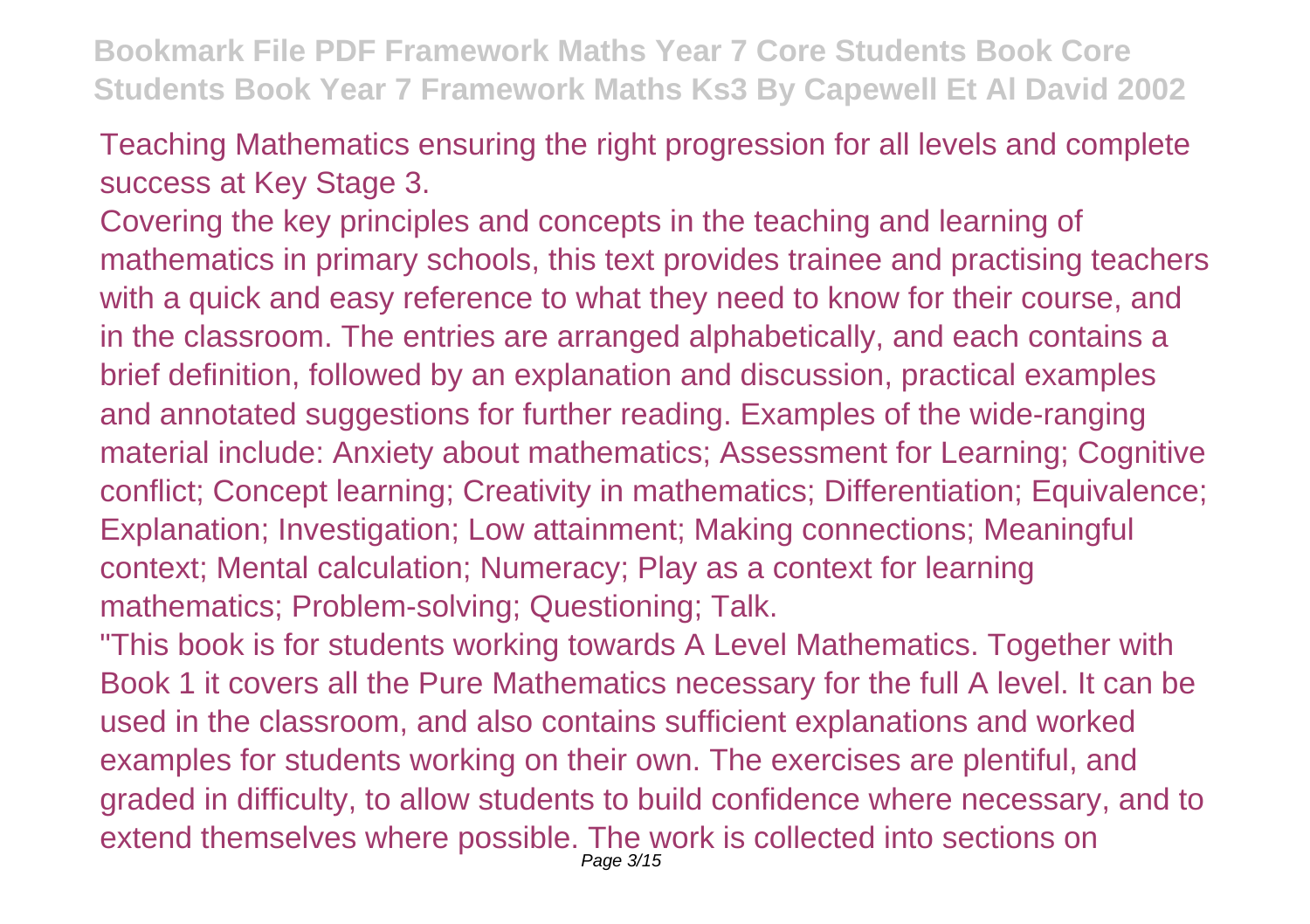Algebra, Coordinate Geometry, Binomial Expansion, Calculus, Trigonometry, Exponentials and Logarithms, Vectors and Proof, in line with the 2017 syllabus, and is suitable for use by students studying under any of the main examination boards."--Page v.

Written and developed by Numeracy consultants and fully in line with the Framework for teaching mathematics. This comprehensive range of lesson starter resources can be used alongside New National Framework Mathematics or independently.

Offers a practical guide for improving schools dramatically that will enable all students from all backgrounds to achieve at high levels. Includes assessment forms, an index, and a DVD.

This collection explores the cultural fascination with social media forms of selfportraiture, "selfies," with a specific interest in online self-imaging strategies in a Western context. This book examines the selfie as a social and technological phenomenon but also engages with digital self-portraiture as representation: as work that is committed to rigorous object-based analysis. The scholars in this volume consider the topic of online self-portraiture—both its social function as a technology-driven form of visual communication, as well as its thematic, intellectual, historical, and aesthetic intersections with the history of art and visual Page 4/15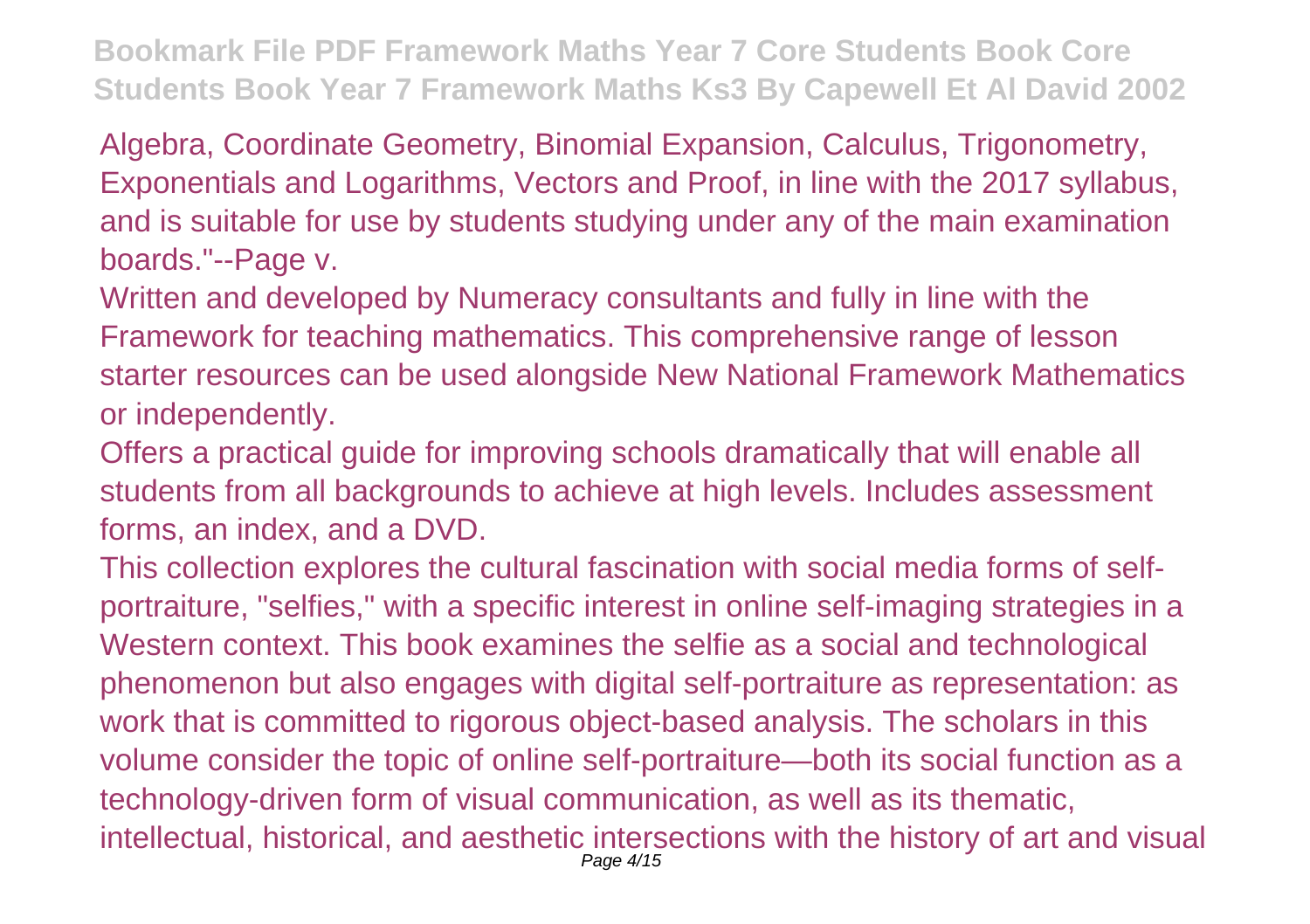culture. This book will be of interest to scholars of photography, art history, and media studies.

This series consists of core and plus books for each year to cover the whole ability range allowing a parallel but fully differentiated approach. A teacher support file supports each set of books. They are suitable for the experienced or non-specialist teacher. A range of varied, challenging discussion exercises, puzzles, practicals, investigations and games are included. Hints, tips, reminders and notes are provided throughout. Support for ICT, calculators and graphical calculators is included. There arer review questions after each exercise for homework or further classwork, and support sheets for the lower ability. Describes the philosophy of the Daily 5 teaching structure and includes a collection of literacy tasks for students to complete daily.

In this new book from popular consultant and bestselling author Dr. Nicki Newton, you'll discover how to use Math Running Records to assess students' basic fact fluency and increase student achievement. Like a GPS, Math Running Records pinpoint exactly where students are in their understanding of basic math facts and then outline the next steps toward comprehensive fluency. This practical book introduces a research-based framework to assess students' thinking and move them toward becoming confident, proficient, flexible mathematicians with a Page 5/15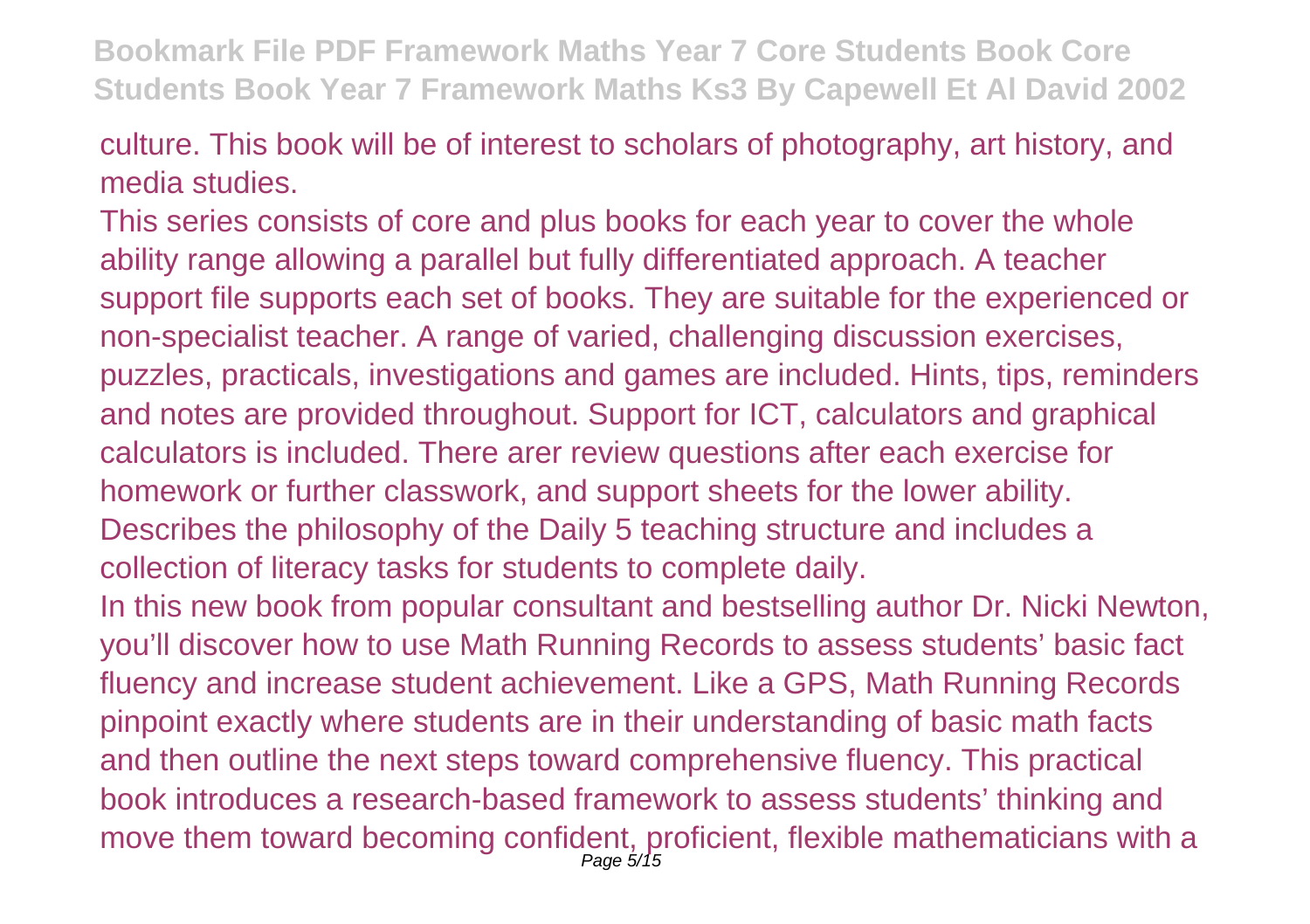robust sense of numbers. Topics include: Learning how often to administer Math Running Records and how to strategically introduce them into your existing curriculum; Analyzing, and interpreting Math Running Records for addition, subtraction, multiplication, and division; Using the data gathered from Math Running Records to implement evidence-based, research-driven instruction. Evaluating students' speed, accuracy, flexibility, and efficiency to help them attain computational fluency; Each chapter offers a variety of charts and tools that you can use in the classroom immediately, and the strategies can easily be adapted for students at all levels of math fluency across grades K-8. Videos of sample running records are also available for download at

https://guidedmath.wordpress.com/math-running-records-videos.

These resources provide invaluable support within the Key Maths series for all mathematics teachers, whether specialists or non-specialist, experienced or new to the profession.

This book takes a fresh look at programs for advanced studies for high school students in the United States, with a particular focus on the Advanced Placement and the International Baccalaureate programs, and asks how advanced studies can be significantly improved in general. It also examines two of the core issues surrounding these programs: they can have a profound impact on other Page 6/15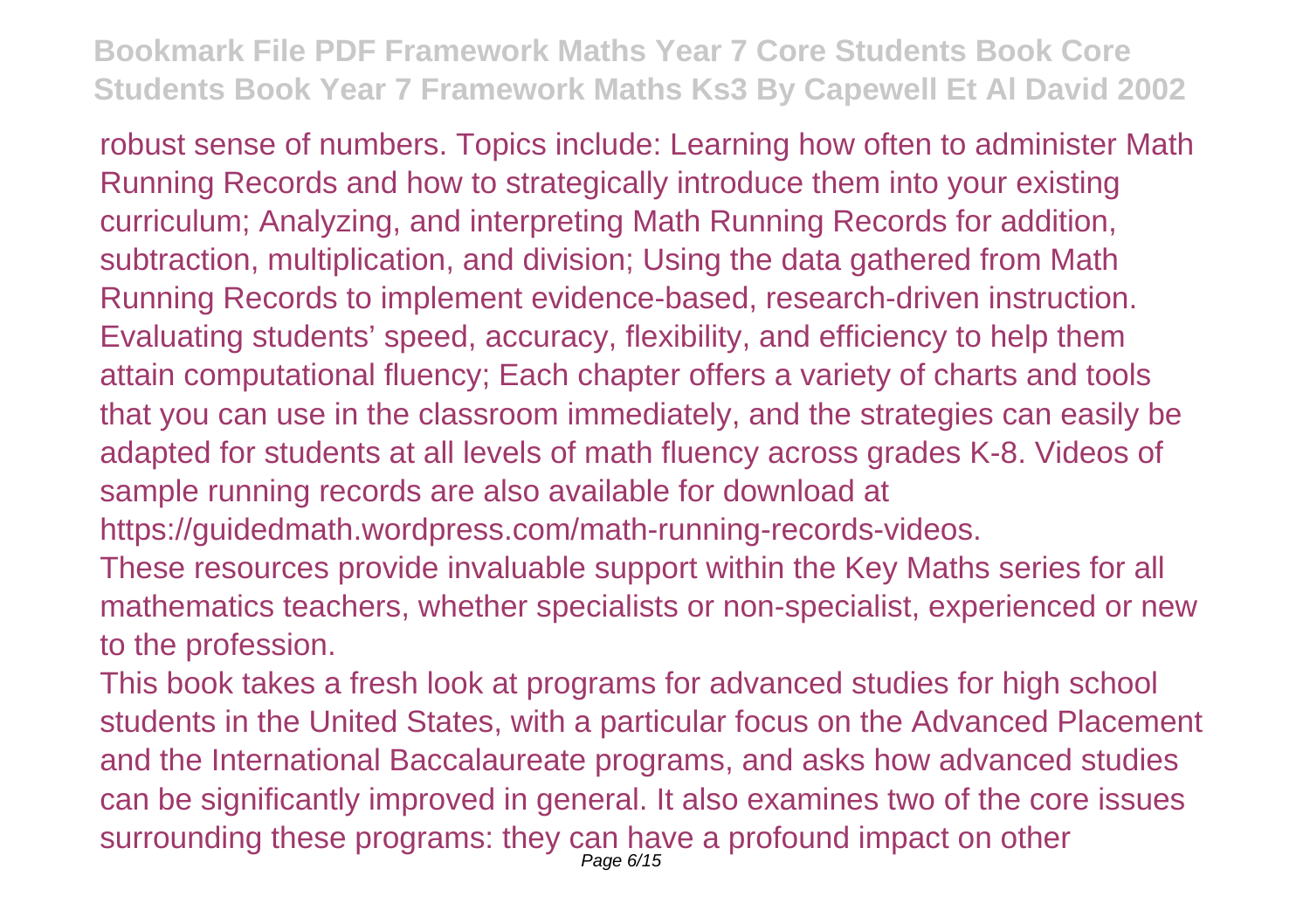components of the education system and participation in the programs has become key to admission at selective institutions of higher education. By looking at what could enhance the quality of high school advanced study programs as well as what precedes and comes after these programs, this report provides teachers, parents, curriculum developers, administrators, college science and mathematics faculty, and the educational research community with a detailed assessment that can be used to guide change within advanced study programs. New National Framework Mathematics features extensive teacher support materials which include dedicated resources to support each Core and Plus Book. The 9 Core Teacher Planning Pack contains Teacher Notes for every chapter with a 'Self-contained lesson plan' for each of the units in the pupil books. New National Framework Mathematics features extensive teacher support materials which include dedicated resources to support each Core and Plus Book. The 9 Core Teacher Resource Pack contains a wealth of resources to support and extend the work covered in the 9 Core pupil book and Teacher Planning Pack.

New National Framework Mathematics features extensive teacher support materials which include dedicated resources to support each Core and Plus Book. The 8 Plus Teacher Resource Pack contains a wealth of resources to support and extend the work covered in the 8 Plus pupil book and Teacher Planning Pack.

This series for Key Stage 3 mathematics has been written to exactly match the Framework for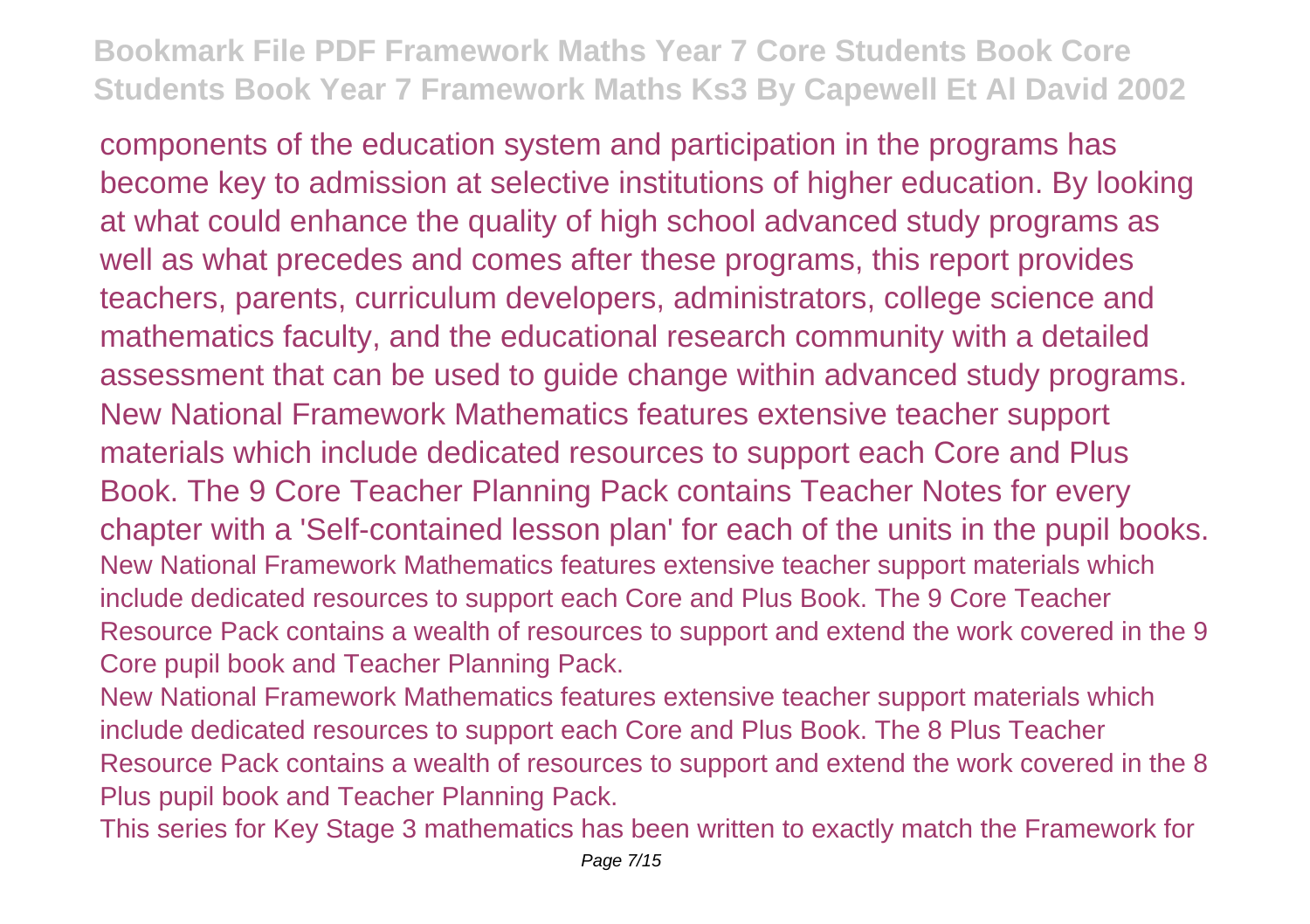teaching mathematics. It comprises parallel resources for each year covering all ability levels, allowing a consistent but fully differentiated approach.

New National Framework Mathematics 7 Core Pupil's BookNelson Thornes Ensure progress at the right pace with Pupil Book 2.2, the middle tier for the second year of teaching KS3. With fluency, mathematical reasoning and problem solving integrated throughout you can be confident you're covering the main aims of the new curriculum and preparing students for revised GCSEs ahead. \* Bring awe and wonder with a chapter opener that puts the maths in context\* Access the right level of content with the progress indicators on the page\* Provide rigorous maths practice with hundreds of high quality questions\* Focus on literacy skills with key words per topic and a glossary at the back\* Achieve fluency through 100s of practice questions\* Develop mathematical reasoning with flagged practice questions and longer activities at the end of exercises\* Practise multistep and problem solving skills with flagged practice questions and longer activities at the end of exercises\* Measure progress with 'Ready to progress?' learning outcomes at end of chapters\* Make connections across different areas of mathematics with synoptic extended questions at the end of each chapter that use maths from previous chapters\* Break up lessons and add variety and engagement with longer, colourful real-life tasks and contexts which could be: investigations, challenges, activities, problem solving, using financial skills, or mathematical reasoning\* Access answers in the accompanying Teacher Pack 2.2 ISBN 978-0-00-753785-3

This is a major new series developed to provide complete coverage of the framework for teaching mathematics and Medium Term Plan in a highly accessible and modern format. First released in the Spring of 1999, How People Learn has been expanded to show how the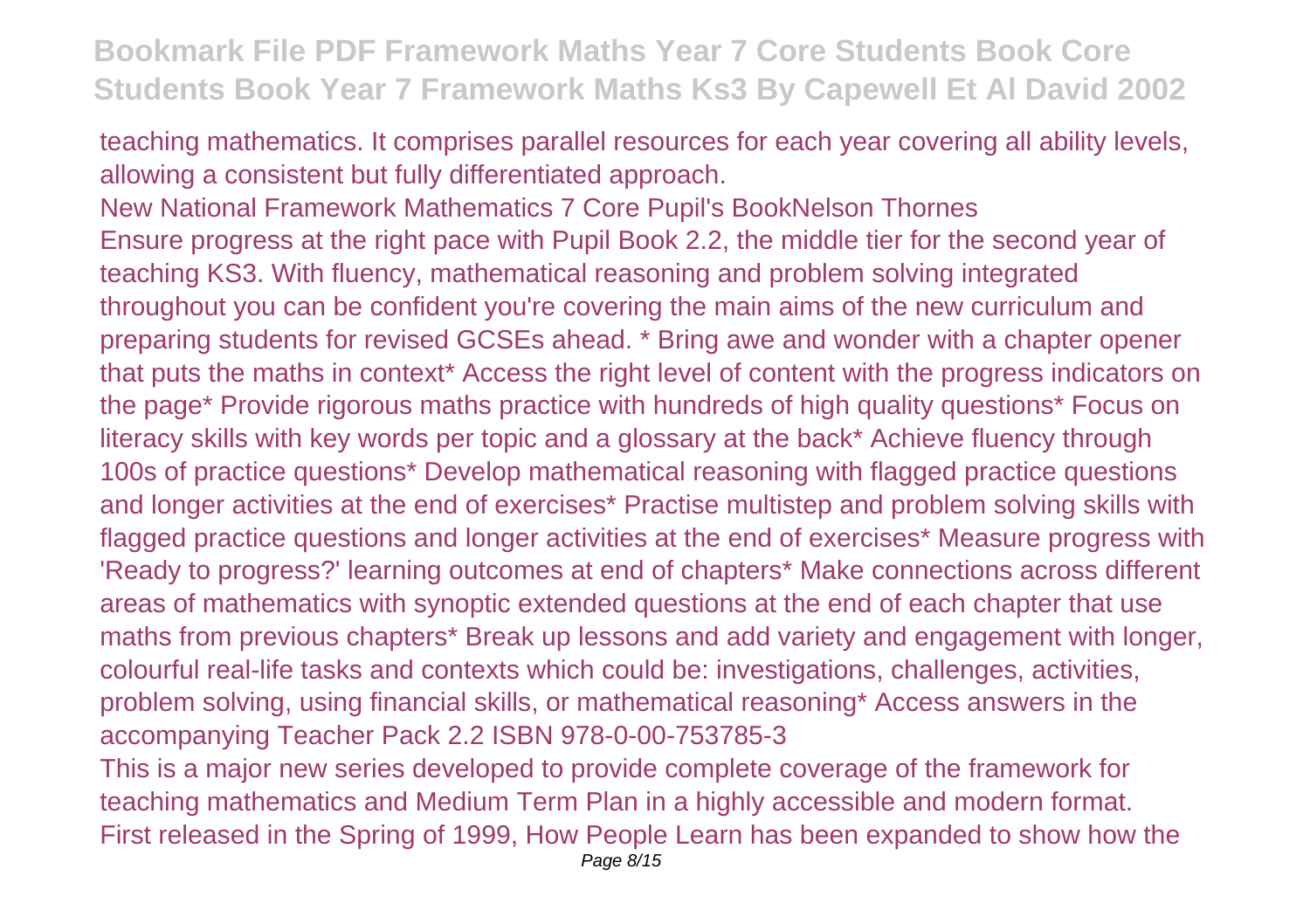theories and insights from the original book can translate into actions and practice, now making a real connection between classroom activities and learning behavior. This edition includes farreaching suggestions for research that could increase the impact that classroom teaching has on actual learning. Like the original edition, this book offers exciting new research about the mind and the brain that provides answers to a number of compelling questions. When do infants begin to learn? How do experts learn and how is this different from non-experts? What can teachers and schools do-with curricula, classroom settings, and teaching methods--to help children learn most effectively? New evidence from many branches of science has significantly added to our understanding of what it means to know, from the neural processes that occur during learning to the influence of culture on what people see and absorb. How People Learn examines these findings and their implications for what we teach, how we teach it, and how we assess what our children learn. The book uses exemplary teaching to illustrate how approaches based on what we now know result in in-depth learning. This new knowledge calls into question concepts and practices firmly entrenched in our current education system. Topics include: How learning actually changes the physical structure of the brain. How existing knowledge affects what people notice and how they learn. What the thought processes of experts tell us about how to teach. The amazing learning potential of infants. The relationship of classroom learning and everyday settings of community and workplace. Learning needs and opportunities for teachers. A realistic look at the role of technology in education. New National Framework Mathematics features extensive teacher support materials which include dedicated resources to support each Core and Plus Book. The 7 Plus Teacher Resource Pack contains a wealth of resources to support and extend the work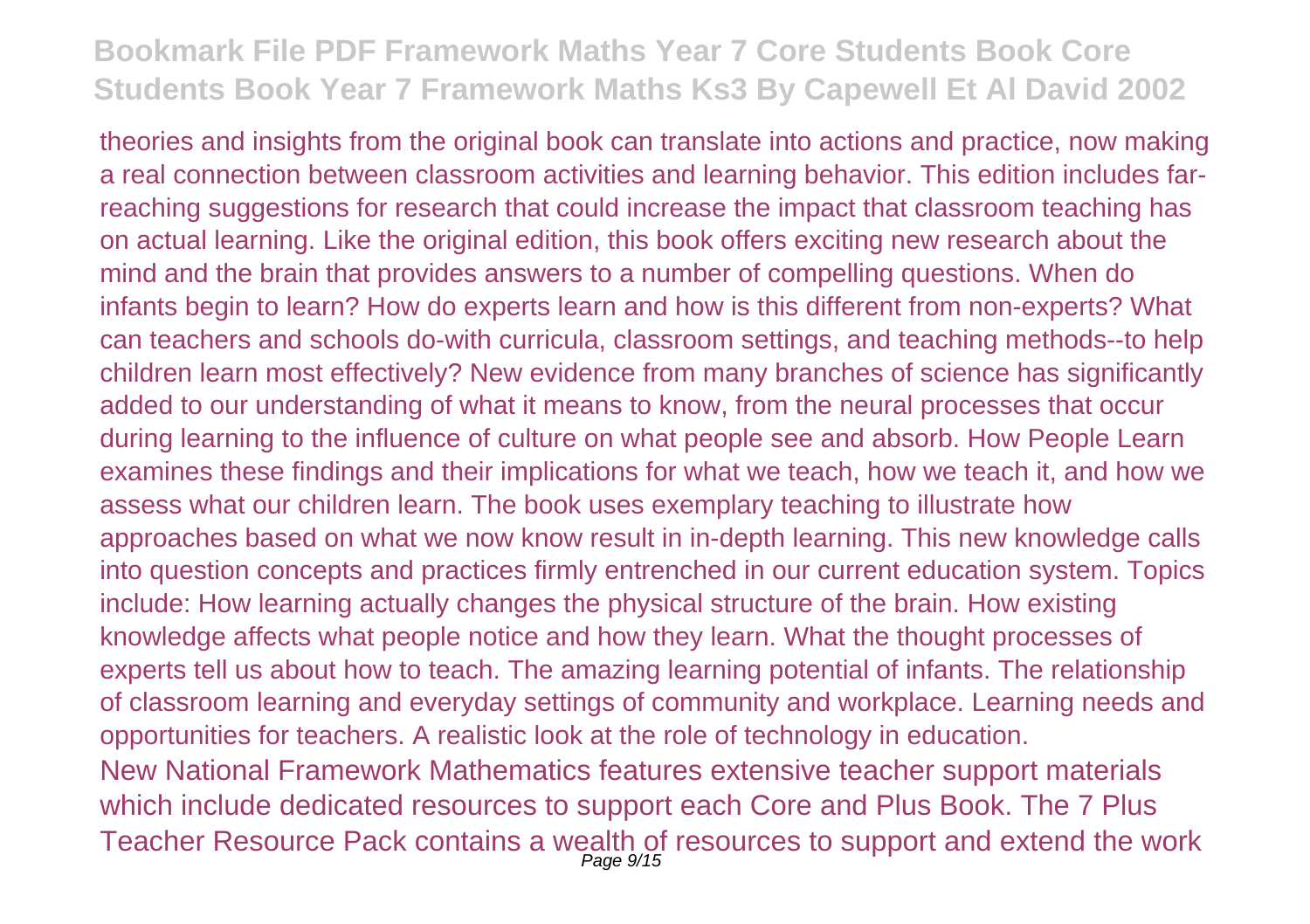covered in the 7 Plus pupil book and Teacher Planning Pack.

Framework Maths is a brand new course designed to match the pitch, pace and progression of the Framework for Teaching Mathematics at Key Stage 3.This Students' Book is written for the Extension tier in Year 7, and is suitable for students working beyond the Framework objectives.The book comprises units organised clearly into inspiring full-colour spreads. Each unit offers:\* Prior learning points identified at the start so that revision is a continual process\* Learning objectives covered with examples showing the key techniques\* Plenty of practice with questions pitched at the level suggested in the Framework\* Summaries and review questions to help students gain responsibilty for their learningFramework Maths comprises a Students' Book and a Teacher's Book for each year of KS3,at three tiers of ability: Support, Core and Extension. There is also a CD-ROM for each year, containing assessment and further resources

Framework Maths is a brand new course designed to match the pitch, pace and progression of the Framework for Teaching Mathematics at Key Stage 3 It will help you raise achievement by focusing on the ideals of raising expectations, strengthening progression, encouraging engagement, and transforming teaching and learning. This Teacher's Book has been written to help teach students working on the Core objectives outlined for year 7, and especially those students using Framework Maths 7CThe book offers all you need to implement effective lessons whatever your expertise: \* Objectives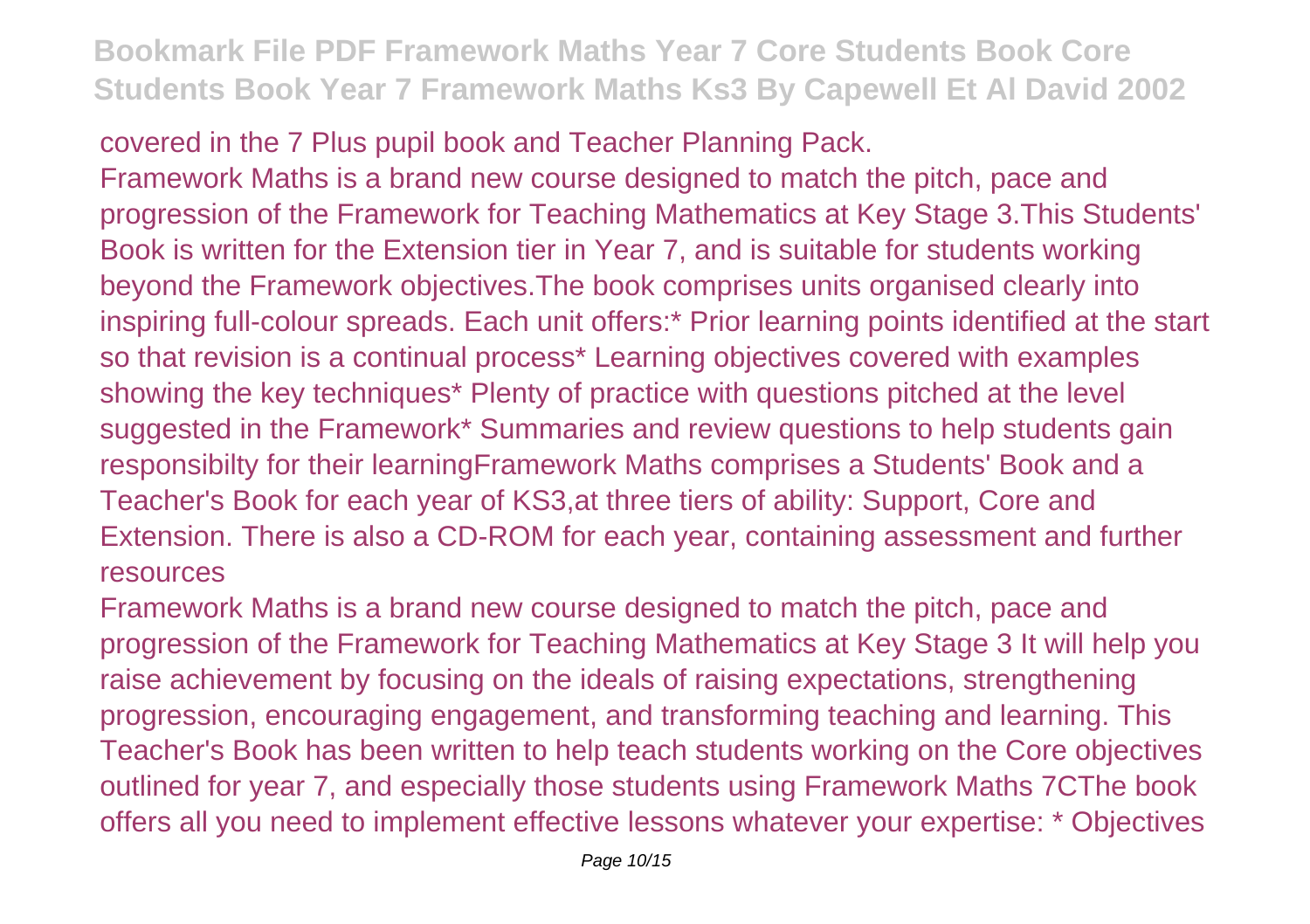and useful resources identified at the start so that you can plan ahead \* Practical support for the three-part lesson, including mental starters \* Exercise commentary so you can differentiate effectively even within ability groups \* Common misconceptions highlighted so you can help students overcome difficulties \* Lots of ideas for engaging activities and investigations \* Reference to materials on CD-ROM such as ICT activities, OHT's and homework Framework Maths comprises a Students' Book and a Teacher's Book for each year of KS3, at three tiers of ability: Support, Core and Extension. There is also a CD-ROM for each year, containing assessment and further resources.

This title is aimed at all students who will take the level 5-7 papers in Year 9. When used as part of Framework Maths this book provides an integrated revision programme for students following the Core tier. The revision books can be used independently of the scheme.

This volume explores illusionism as a much larger phenomenon than optical illusion, magic shows, or special effects, as a vital part of how we perceive, process, and shape the world in which we live. Considering different cultural practices characterized by illusionism, this book suggests a new approach to illusion via media theory. Each of the chapters analyses a specific kind of illusionistic practice and the concept of illusionism it entails in a given context, including philosophy, perception and cognitive theory, performance magic, occultism, optics, physiology, early cinema, cartomancy,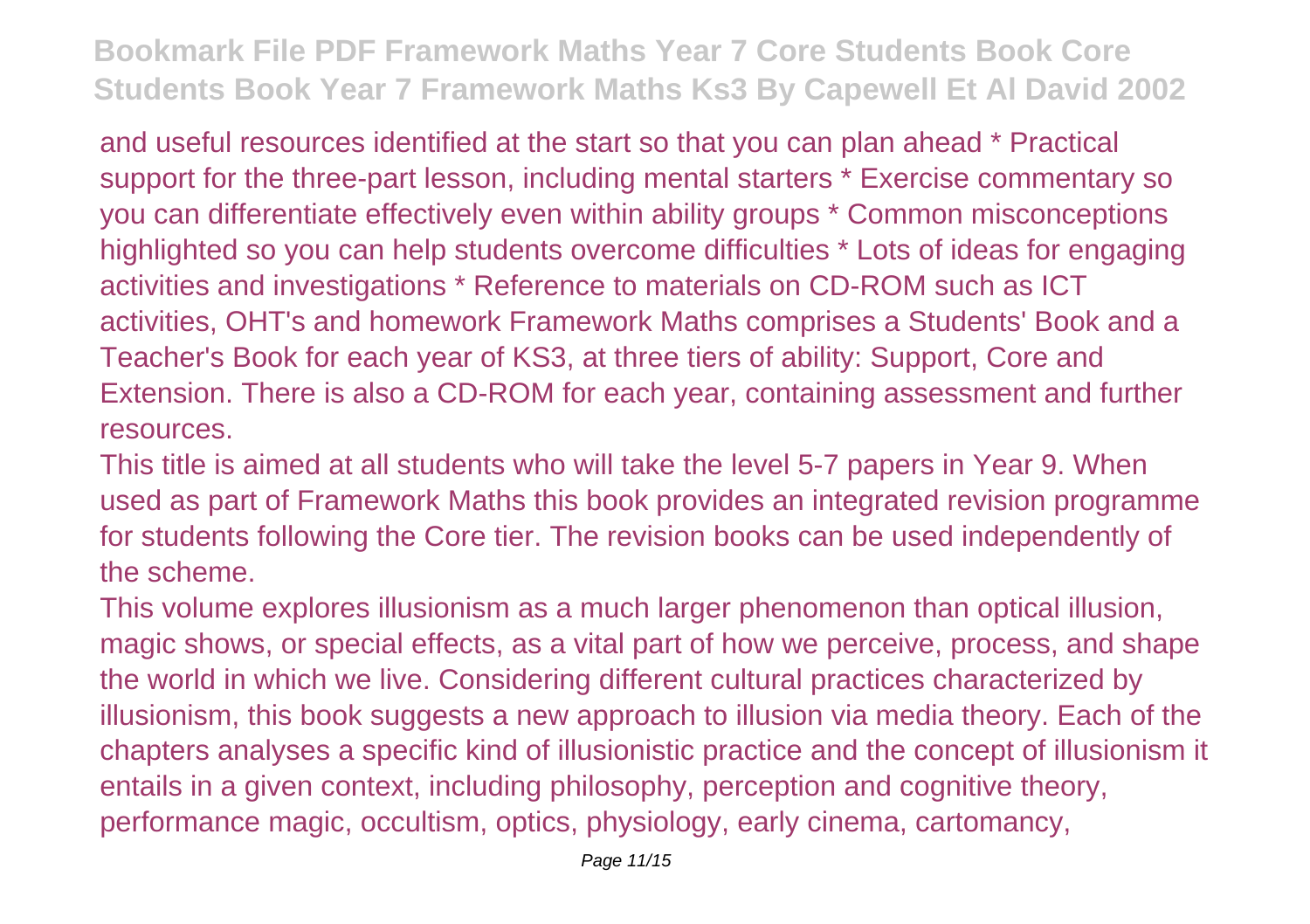spiritualism, architecture, shamanic rituals, and theoretical physics, to show the diversity of shapes that illusionism and illusions can take. The book provides detailed analyses of illusions within performance and ritual magic, philosophy, art history and psychology as well as a first approach to the study of illusions outside of these established fields. It aims to find ways of identifying and analysing a wider range of illusions in the humanities. This multidisciplinary and comprehensive volume will appeal to scholars and students with an interest in media and culture, theatre and performance, philosophy, sociology, politics and religion. This publication was supported by the Internationales Kolleg für Kulturtechnikforschung und Medienphilosophie of the Bauhaus-Universität Weimar with funds from the German Federal Ministry of Education and Research. IKKM Books Volume 47 An overview of the whole series can be found at www.jkkm-weimar.de/schriften Framework Maths is a brand new course designed to match the pitch, pace and progression of the Framework for Teaching Mathematics at Key Stage 3. It will help you raise achievement by focusing on the ideals of raising expectations, strengthening progression, encouraging engagement, and transforming teaching and learning. This Teacher's Book has been written to help teach students working on the Extensive objectives outlined for year 7, and sepecially those students using Framework Maths 7E. The book offers all you need to implement effective lessons whatever your expertise: \* Objectives and useful resources identified at the start so that you can plan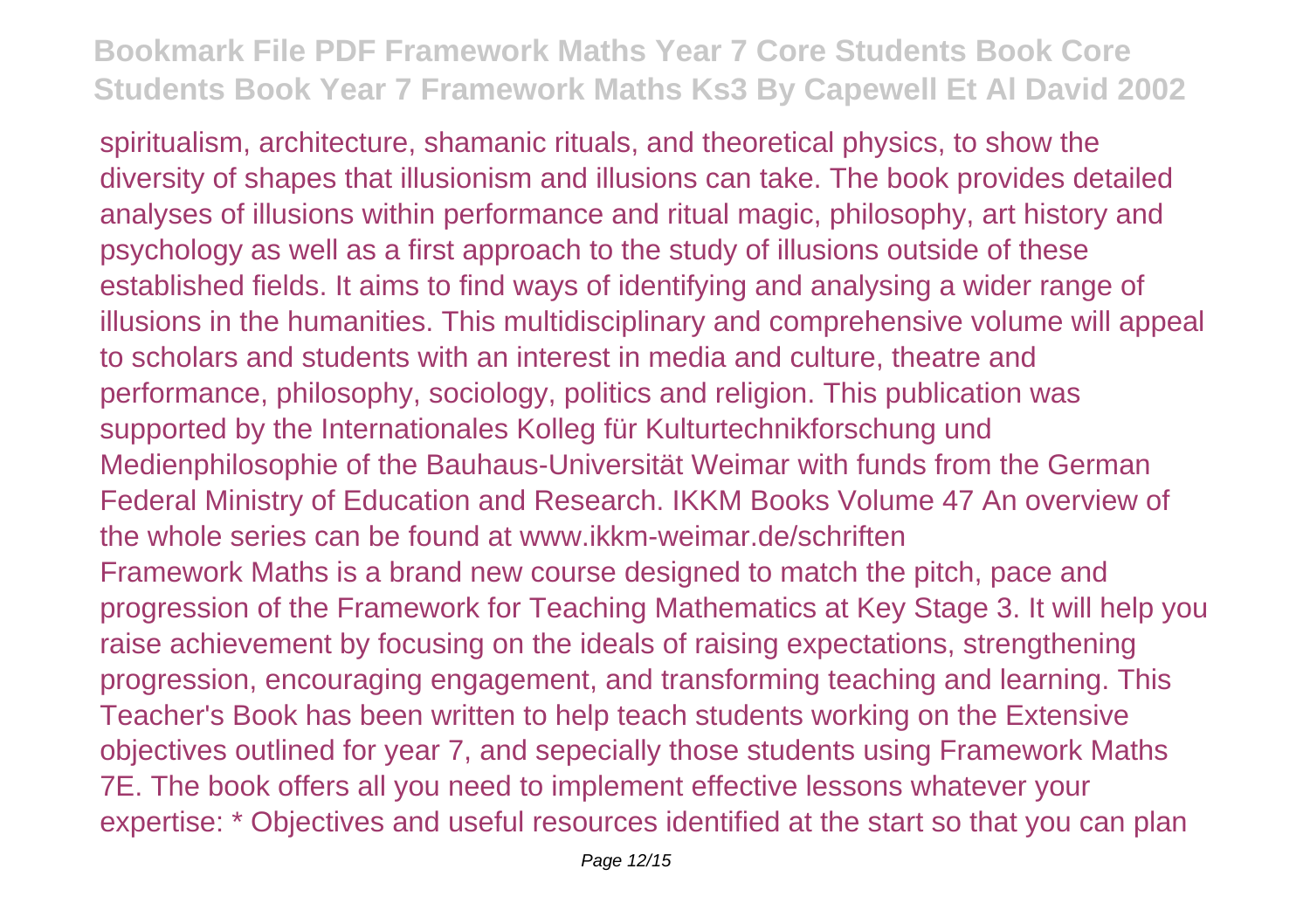ahead \* Practical support for the three-part lesson, including mental starters \* Exercise commentary so that you can differentiate effectively even within ability groups \* Common misconceptions highlighted so you can help students overcome difficulties \* Lots of ideas for engaging activities and investigations \* Reference to materials on CD-ROM such as ICT activities, OHT's and homework Framework Maths comprises a Students' Book and a Teacher's Book for each year of Key Stage 3, at three tiers of ability: Support, Core and Extension. There is also a CD-ROM for each year, containing assessment and further resources.

The book comprises units organised clearly into inspiring full-colour spreads. Each unit offers: \* Prior learning points identified at the start so that revision is a continual process \* Learning objectives identified so it is clear what students need to know \* Clear explanations covered with examples showing the key techniques \* Plenty of practice with questions pitched at the level suggested in the Framework \* Summaries and review questions to help students gain responsibility for their learning Results from national and international assessments indicate that school children in the United States are not learning mathematics well enough. Many students cannot correctly apply computational algorithms to solve problems. Their understanding and use of decimals and fractions are especially weak. Indeed, helping all children succeed in mathematics is an imperative national goal. However, for our youth to succeed, we need to change how we  $\hat{a} \in \mathbb{N}$  re teaching this discipline. Helping Children Learn Mathematics provides comprehensive and reliable information that will guide efforts to improve school mathematics from Page 13/15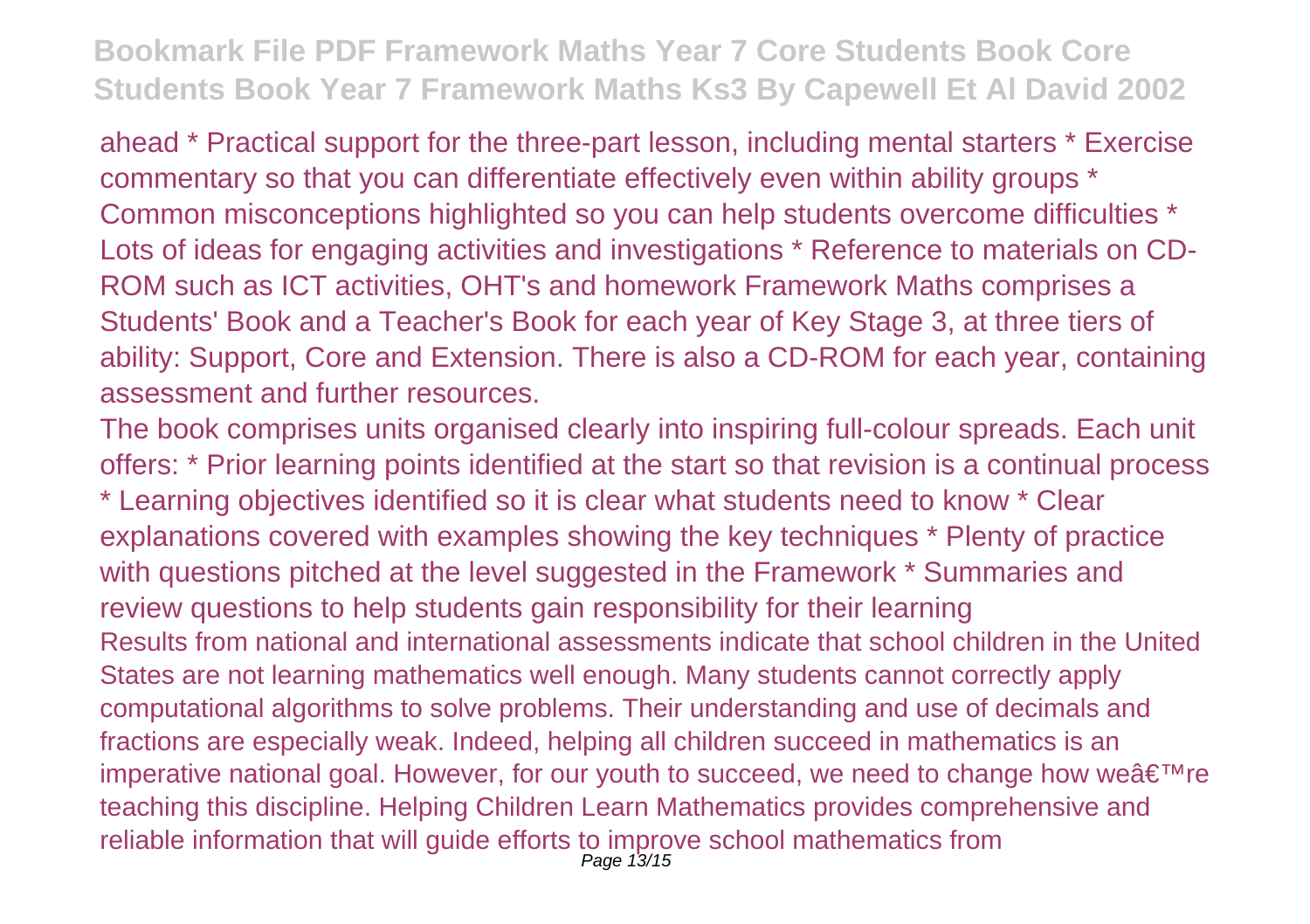pre--kindergarten through eighth grade. The authors explain the five strands of mathematical proficiency and discuss the major changes that need to be made in mathematics instruction, instructional materials, assessments, teacher education, and the broader educational system and answers some of the frequently asked questions when it comes to mathematics instruction. The book concludes by providing recommended actions for parents and caregivers, teachers, administrators, and policy makers, stressing the importance that everyone work together to ensure a mathematically literate society.

This mathematics series consists of core and plus books for each year, to cover the whole ability range, allowing a parallel but fully differentiated approach. A teacher support file supports each set of books providing comprehensive support. It is suitable for the experienced or non-specialist teacher, providing a range of varied, challenging and tried and tested discussion exercises, puzzles, practicals, investigations and games. Hints, tips, reminders and notes are provided throughout. Support for ICT, calculators and graphical calculators is included, alsong with review questions after each exercise for homework or further classwork. Support sheets for the lower ability are included.

This suite of straightforward, easy to manage suite of resources comprises a Student Book and Teacher Support Pack and CD-ROM for each of years 7, 8 and 9.

New National Framework Mathematics features extensive teacher support materials which include dedicated resources to support each Core and Plus Book. The 7 Core Teacher Resource Pack contains a wealth of resources to support and extend the work covered in the 7 Core pupil book and Teacher Planning Pack.

International Community Development Practice provides readers with practice-based